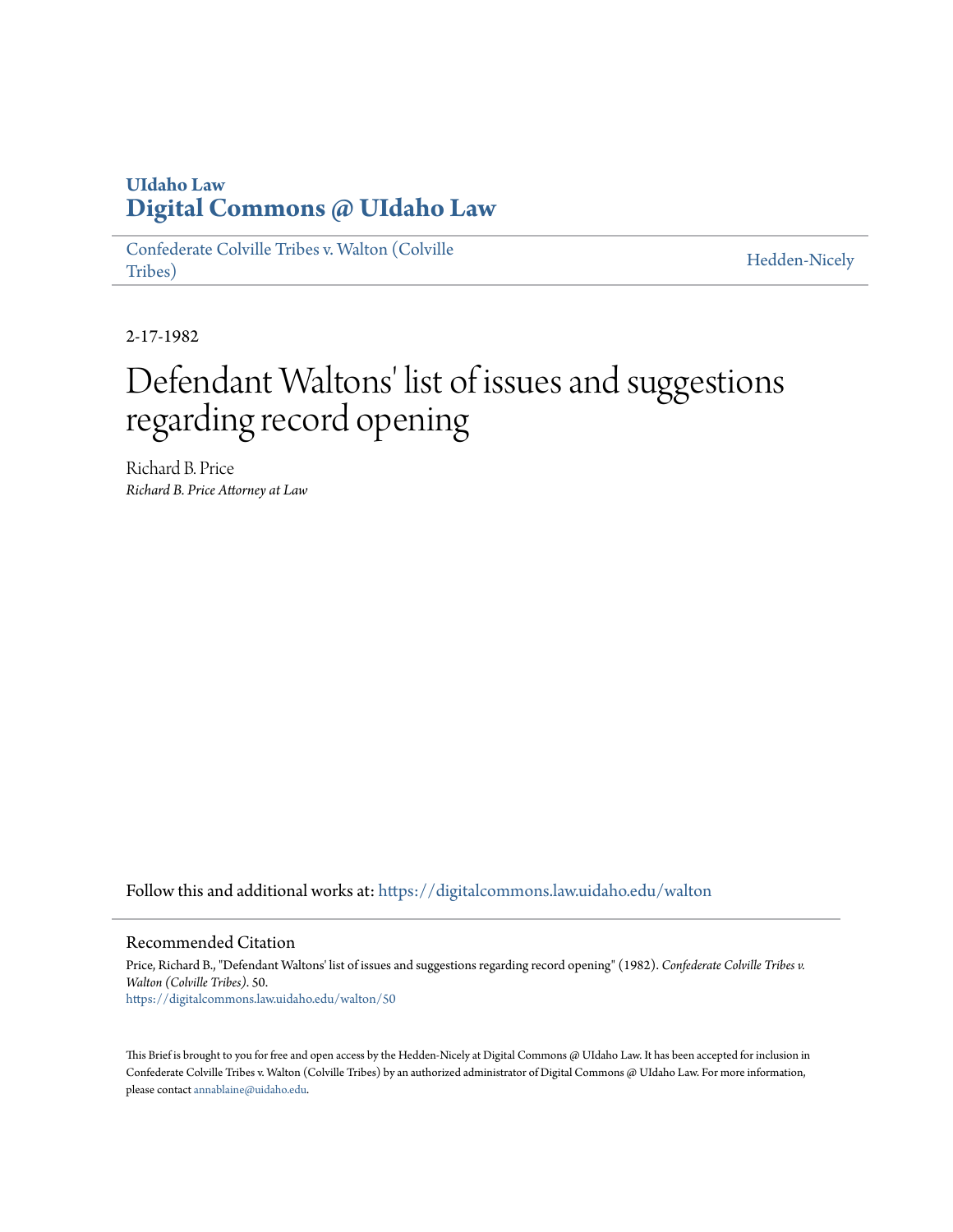| 1              |                                                                                                              | FILED IN THE                                                         |
|----------------|--------------------------------------------------------------------------------------------------------------|----------------------------------------------------------------------|
| $\overline{2}$ |                                                                                                              | <b>U. S. DISTRICT COURT</b><br><b>Eastern District of Washington</b> |
| 3              |                                                                                                              | FEB 17 1982                                                          |
| 4              |                                                                                                              | J. R. FALLOUNGT, Clerk                                               |
| 5              |                                                                                                              |                                                                      |
| 6              | UNITED STATES DISTRICT COURT                                                                                 |                                                                      |
| 7              | EASTERN DISTRICT OF WASHINGTON                                                                               |                                                                      |
| 8              | COLVILLE CONFEDERATED TRIBES,                                                                                |                                                                      |
| 9              | Plaintiff,                                                                                                   |                                                                      |
| 10             | VS.                                                                                                          |                                                                      |
| 11             | BOYD WALTON, JR., et ux, et al.,                                                                             |                                                                      |
| 12             | Defendants,                                                                                                  |                                                                      |
| 13             | STATE OF WASHINGTON,                                                                                         | Civil No. 3421                                                       |
| 14             | Defendant/Intervenor.                                                                                        |                                                                      |
| 15             |                                                                                                              |                                                                      |
| 16             | UNITED STATES OF AMERICA,                                                                                    |                                                                      |
| 17             | Plaintiff,                                                                                                   |                                                                      |
| 18             | VS.                                                                                                          | Civil No. 3831                                                       |
| 19             | WILLIAM BOYD WALTON, et us, et al.,<br>and THE STATE OF WASHINGTON,                                          |                                                                      |
| 20             | Defendants.                                                                                                  |                                                                      |
| 21             |                                                                                                              |                                                                      |
| 22<br>23       | DEFENDANT WALTONS' LIST OF ISSUES AND<br>SUGGESTIONS REGARDING RECORD OPENING                                |                                                                      |
|                | Defendant Waltons through their attorney, Richard<br>B. Price, have re-read and reanalyzed the 9th Circuit's |                                                                      |
| 24             |                                                                                                              |                                                                      |
| 25             | latest opinion and are convinced that there is but one                                                       |                                                                      |
| 26             | issue.                                                                                                       |                                                                      |
| 27             | The sole issue for which this matter was remanded                                                            |                                                                      |
| 28             | and over which this Court has jurisdiction is the question                                                   |                                                                      |
| 29             | of diligence in the beneficial application of water upon the                                                 |                                                                      |
| 30             | Defendant Waltons' lands by the Defendant Waltons.                                                           | The 9th                                                              |
| 31             |                                                                                                              | Richard B. Price<br><b>ATTORNEY AT LAW</b>                           |
|                | MOTION - 1                                                                                                   | POST OFFICE BOX 1687                                                 |

 $\bar{\bar{z}}$ 

 $\overline{\phantom{a}}$ 

OMAK, WASHINGTON 98841 TELEPHONE 509/826-5110

7

 $\overline{\mathcal{R}}$ 

 $\mathbb{S}$ 

J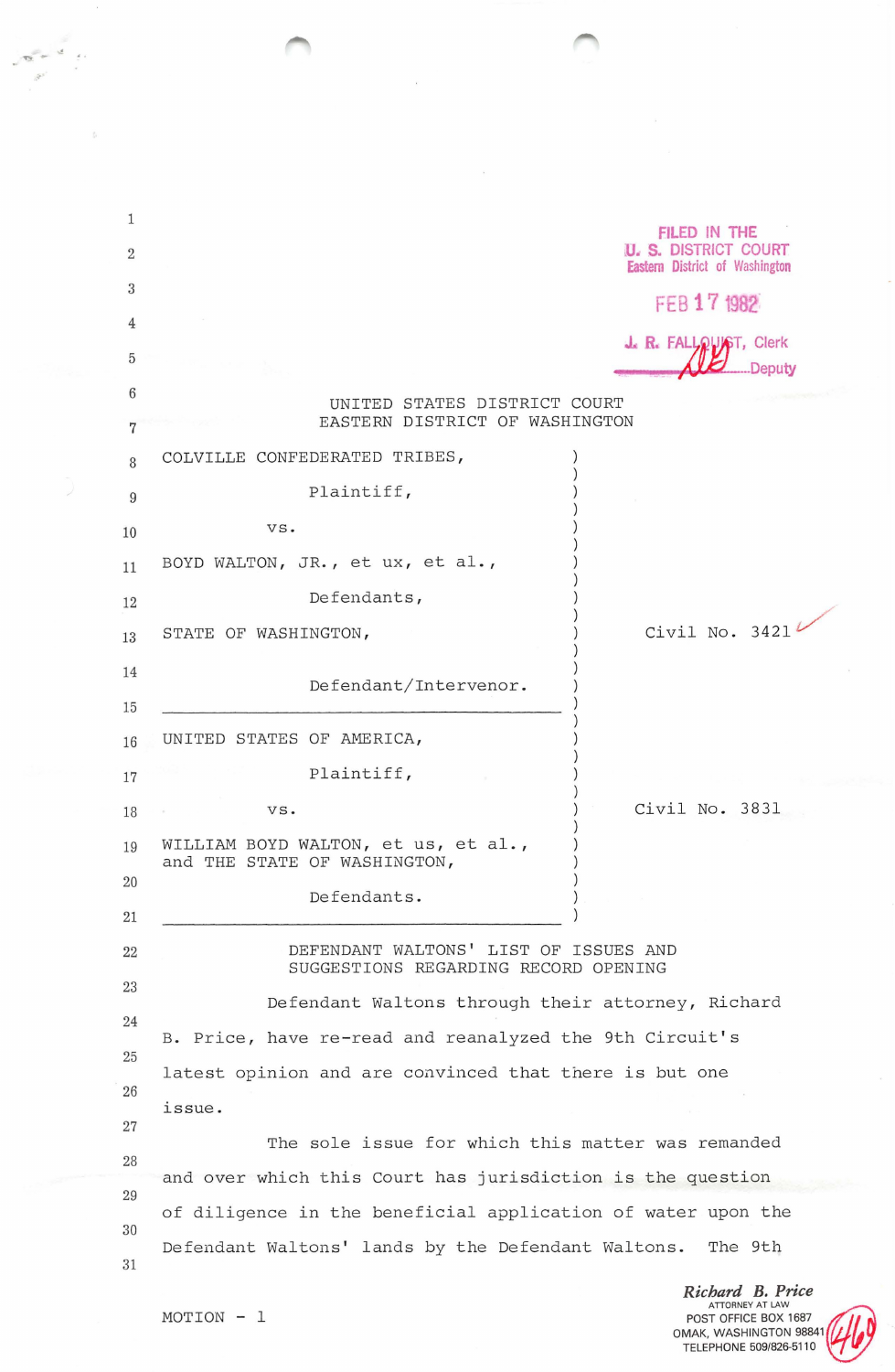<sup>1</sup>Circuit had a chance to review and write two separate 2 opinions and was most specific in relegating the issue on 3 remand to the question of beneficial application of water by 4 the Defendant Waltons and no others.

5 If the 9th Circuit felt that it had a sufficient 6 record upon which to render a decision regarding the 7 Waltons' use, the 9th Circuit would have done so. Having 8 remanded the issue, it is apparent that the 9th Circuit 9 expects the trial court to take additional testimony as to 10 that issue.

11 The Plaintiff Tribe and Plaintiff United States 12 Government's attempts to relitigate this case by raising 13 other issues should not be allowed. It is obvious that the 14 Plaintiff Tribe and Plaintiff United States Government are 15 not satisfied with certain aspects of the case and desire to 16 relitigate each of those aspects with which they are not 17 satisfied. The question of water use on Allotment 526 was 18 not remanded by the 9th Circuit for this Court to make any 19 determination as the previous decision by the trial court 20 and the 9th Circuit is and was the law of the case that 21 Allotment 526 acreage is not to be used in computing the 22 Indians' reserved water right.

23 With respect to question of the Plaintiff Tribe's 24 fishery and water allocation, it is Defendant Waltons' 25 considered opinion that to allow calculation of water for 26 fishery on top of that computed in the irrigable acreage 27 test would effectively strip the 9th Circuit Court opinion 28 of any meaningful effect. The 9th Circuit reiterated that 29 the difficulty in this type of case is the open-endedness of 30 the Indians' claimed water rights and that it was attempting 31 to define a limit by which Indians and non-Indians alike

> *Richard B. Price* ATTORNEY AT LAW POST OFFICE BOX 1687 OMAK, WASHINGTON 98841 TELEPHONE 509/826-5110

Defendant Waltons' List of Issues - 2